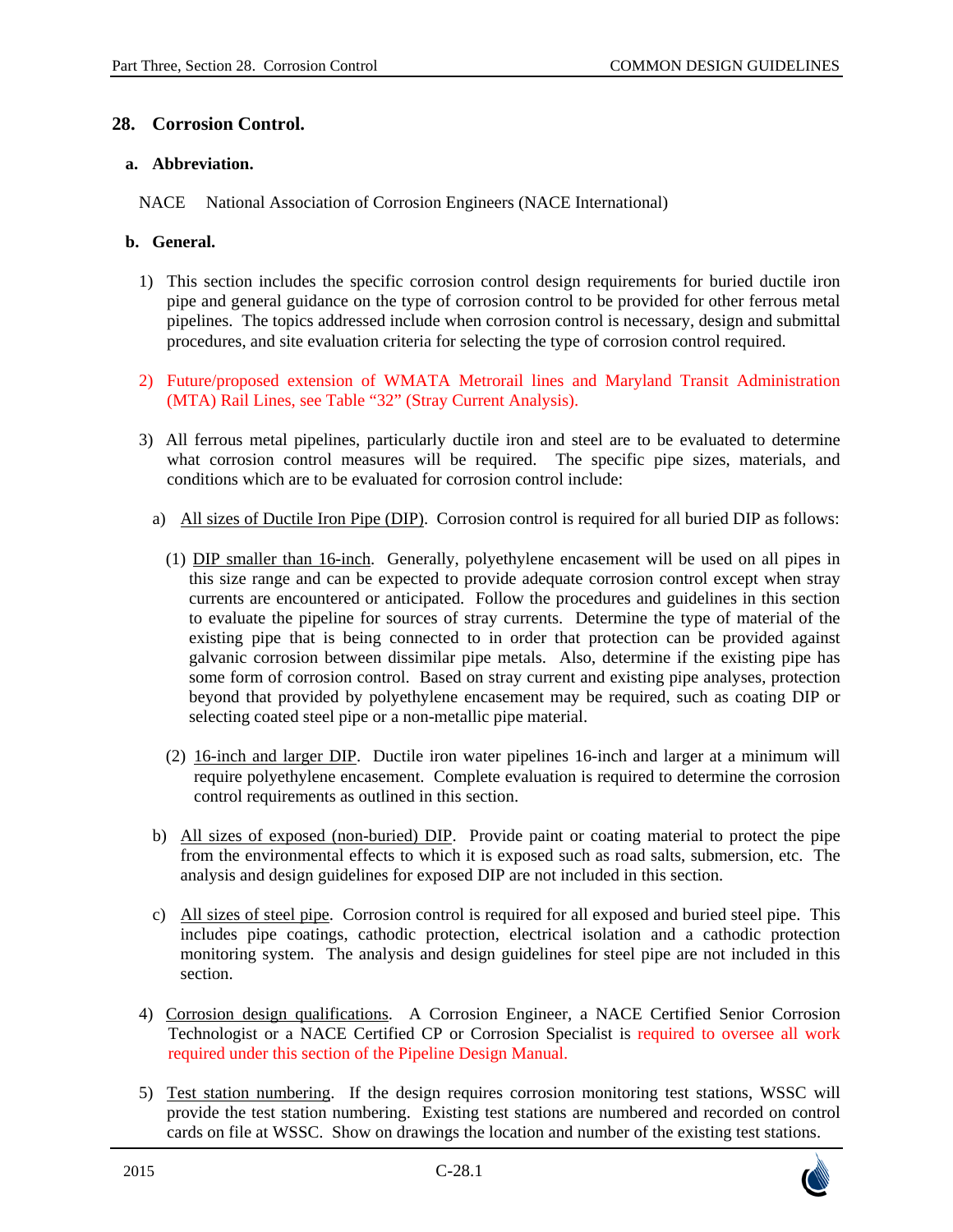#### **c. Corrosion Design Procedure and Submittal Requirements.**

- 1) The corrosion control design procedure consists of up to three (3) submittal stages. A detailed description of the submittal requirements is included below. For convenience, the submittals for stages one and two are standard forms, a checklist and a documentation form contained at the end of this section. The third submittal consists of the corrosion design drawings and specifications, which are required, only if more stringent corrosion control measures prove to be necessary. A summary of the three specific submittal stages is as follows:
	- a) First submittal. For all ductile iron pipe sizes, submit the completed Corrosion Survey Checklist including preliminary plans showing the pipeline alignment and proposed soil boring locations as required in Appendix "E" (Subsurface Investigation Requirements for Water and Sewer Design and Construction). Detailed instructions for completing the Checklist are included at the end of this section. Perform the Existing Pipe Analysis as indicated in this section and include the results from Chart "D" on the Checklist in the space provided.
	- b) Second submittal.
		- (1) DIP smaller than 16-inch. If there are no sources of stray currents or any additional corrosion considerations from the checklist, then submit plans with corrosion control provisions if connecting to existing pipe according to Chart "D". If there are stray current sources complete the Stray Current Analysis and submit the results along with the completed Corrosion Documentation Form "B".
		- (2) DIP 16-inch and larger. Perform the Stray Current Analysis and Soil Condition Analysis and submit the results along with the completed Corrosion Documentation Form "B", including the recommended corrosion control measures.
	- c) Third submittal. DIP 16-inch and larger and DIP smaller than 16-inch with stray current submit plans and specifications, including the corrosion control design, if required.

#### **d. Soil Condition Analysis.**

- 1) A Soil Condition Analysis is required for all 16-inch and larger water pipelines.
- 2) Obtain soil samples along the alignment in accordance with Appendix "E" (Subsurface Investigation Requirements for Water and Sewer Design and Construction). Perform laboratory or field tests (in situ, where appropriate) for pH, chloride content, redox potential, soil description, and soil resistivity on soil samples taken at the pipeline depth. Intervals of the soil samples should not exceed one thousand (1000) feet, unless the pipeline alignment is less than two thousand (2000) feet in length, then the intervals should not exceed seven hundred (700) feet. A minimum of two (2) soil samples is required for each pipeline alignment.
- 3) Consideration must also be given to the possible exposure to roadway deicing salt. If the pipeline is located next/parallel to and below the bottom of a roadway ditch, follow the recommendations in Chart "D", under Stray Current Analysis, Moderate Exposure for the corrosion control requirements.
- 4) Decision Process.
	- (1) Obtain laboratory or field results from soil sample tests. Using the Analysis Type and Analysis Range columns in Table "30" determine Points that will apply to each Analysis Type and total them to get the "Overall Corrosivity Rating" from Table "31" for the condition of the pipeline trench.

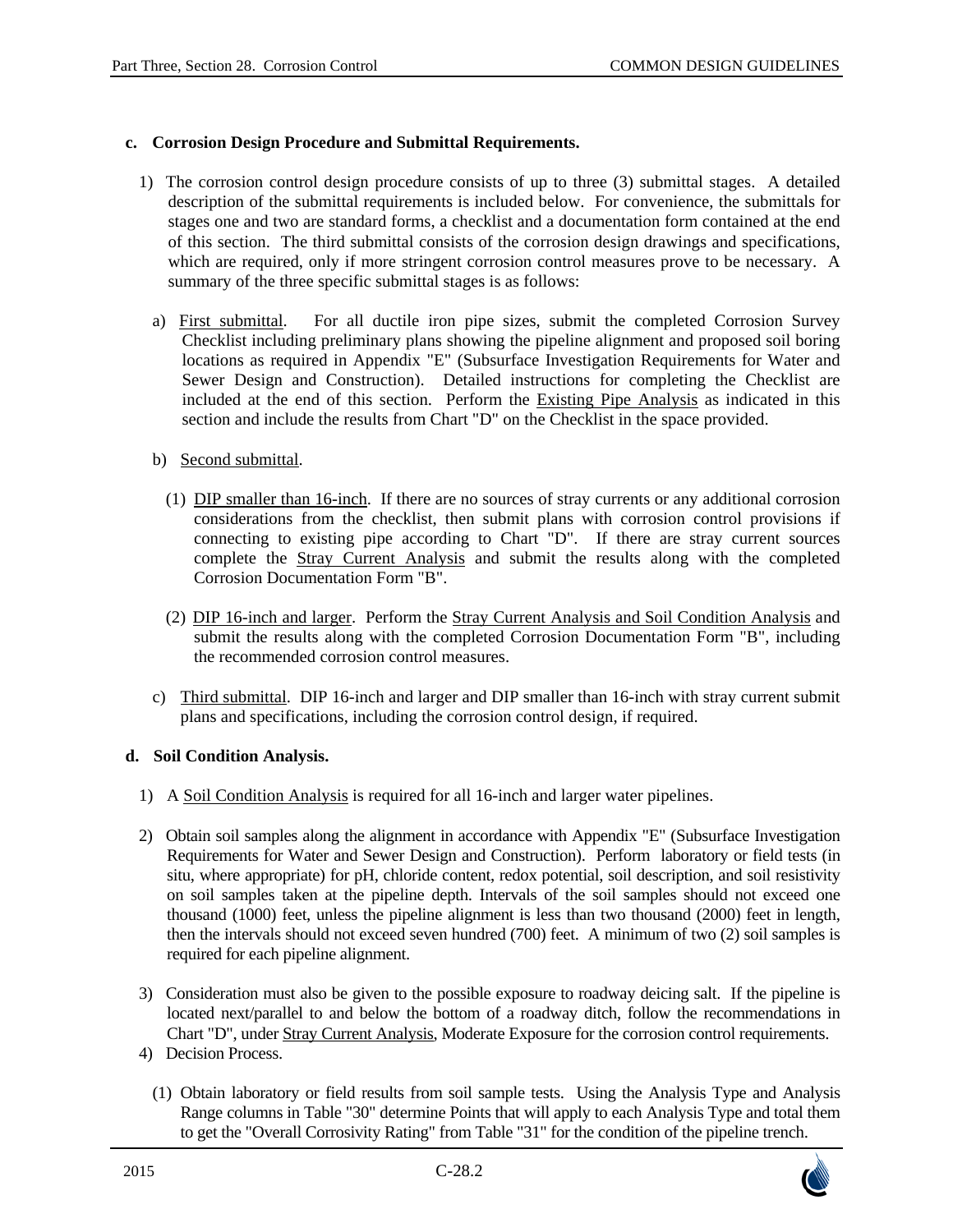(2) Match Overall Corrosivity Rating Total Points from Table "31" with Chart "C" and obtain a preliminary determination of the corrosion control requirements.

| SOIL CONDITION ANALYSIS |                  |                |                 |                         |                |
|-------------------------|------------------|----------------|-----------------|-------------------------|----------------|
| <b>ANALYSIS</b>         | <b>ANALYSIS</b>  | <b>POINTS</b>  | <b>ANALYSIS</b> | <b>ANALYSIS RANGE</b>   | <b>POINTS</b>  |
| <b>TYPE</b>             | <b>RANGE</b>     |                | <b>TYPE</b>     |                         |                |
|                         | $0 - 2$          | 5              |                 | Clay (Blue-Gray)        | 10             |
| <b>PH</b>               | $2 - 4$          | 3              |                 | Clay/Stone              | 5              |
|                         | $4 - 8.5$        | $\Omega$       | Soil            | Clay                    | 3              |
|                         | > 8.5            | 3              | Description     | Silt.                   | $\overline{2}$ |
|                         | $>1000$ ppm      | 10             |                 | <b>Clean Sand</b>       | $\overline{0}$ |
| Chloride                | $500 - 1000$ ppm | 6              |                 |                         |                |
| Content                 | $200 - 500$ ppm  | $\overline{4}$ |                 | $< 1,000$ ohm-cm        | 10             |
|                         | $50 - 200$ ppm   | 2              |                 | $1,000 - 1,500$ ohm-cm  | 8              |
|                         | $0 - 50$ ppm     | $\overline{0}$ |                 | $1,500 - 2,500$ ohm-cm  | 6              |
|                         | Negative         | 5              | Soil            | $2,500 - 5,000$ ohm-cm  | $\overline{4}$ |
| Redox                   | $0 - 100$ mV     | $\overline{4}$ | Resistivity     | $5,000 - 10,000$ ohm-cm | $\overline{2}$ |
| Potential               |                  |                |                 | $> 10,000$ ohm-cm       | $\overline{0}$ |
|                         | $>100$ mV        | $\Omega$       |                 |                         |                |

#### **TABLE "30"**  Soil Condition Analysis

# **TABLE "31"**

| <b>Overall Corrosivity Rating</b> |                     |  |  |
|-----------------------------------|---------------------|--|--|
| SOIL CORROSIVITY                  | <b>TOTAL POINTS</b> |  |  |
| Severe                            | >15.5               |  |  |
| Appreciable                       | $10.0 - 15.5$       |  |  |
| Moderate                          | $5.0 - 9.5$         |  |  |
| Mild                              | $0 - 4.5$           |  |  |

- 5) Not included in Table "30" and "31" are conditions for stray current exposure, road salt run-off and foreign pipeline crossing.
- 6) Table "30" and "31" are adapted from Table 20.1 "Assessment of Overall Soil Corrosivity to Steel", C.P. Dillon *Corrosion Control in the Chemical Process Industries*. Materials Technology Institute of the Chemical Process Industries, 1994.

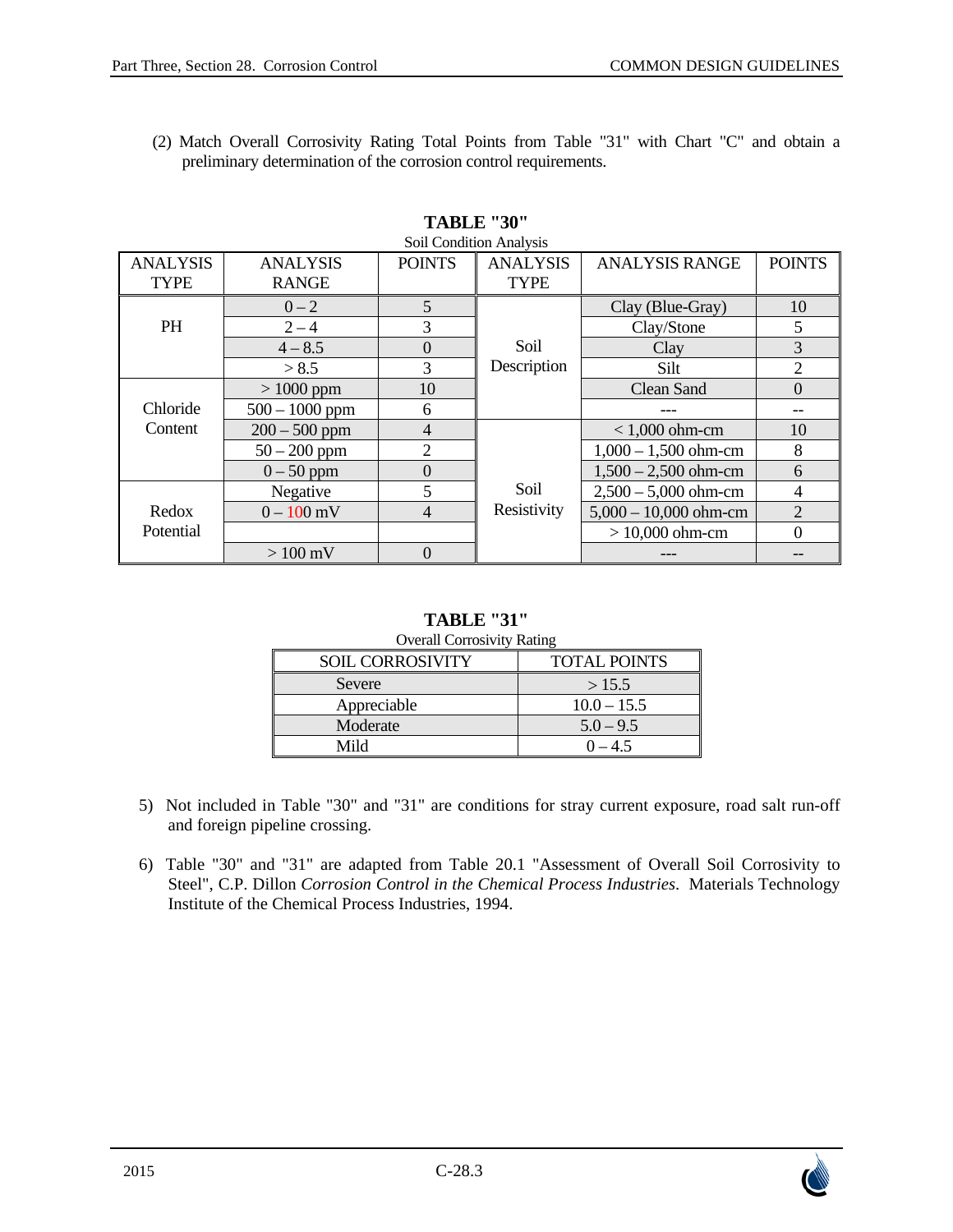

### NOTES:

- 1. "Polywrap" means polyethylene encasement in accordance with WSSC specifications.
- 2. "Coating" means a bonded high performance coating.

# CHART "C"

Flowchart - Overall Soil Corrosivity Rating Points for DIP

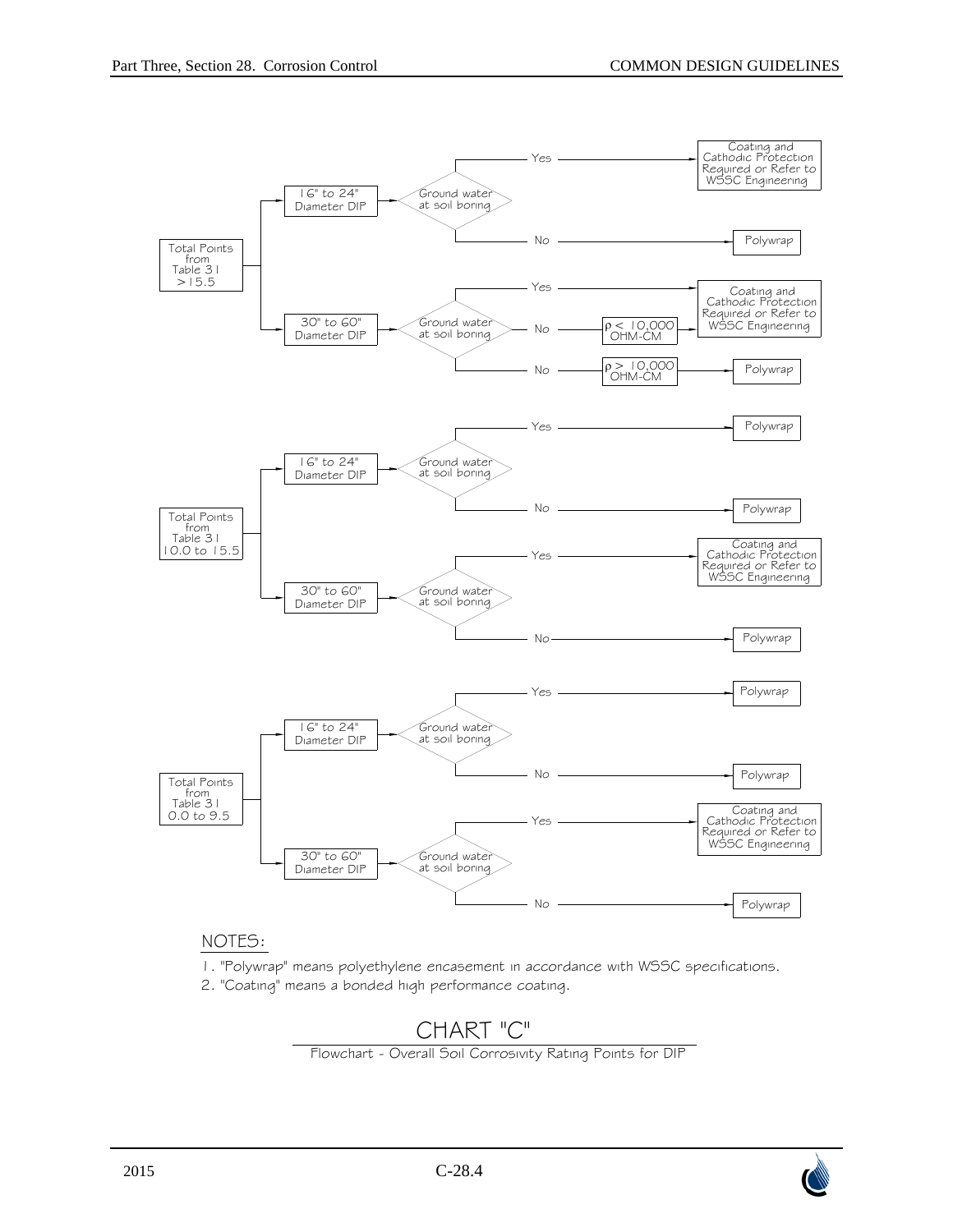#### **e. Stray Current Analysis.**

- 1) A Stray Current Analysis is required for all sizes of water pipelines.
- 2) First, identify the source of stray currents. Examples of stray current sources are listed below:
	- a) Impressed current cathodic protection systems which may be located along natural gas and petroleum products pipelines, at bulk storage facilities with ground level or buried tanks, at gas stations with buried steel storage tanks, along buried pipe-type oil filled high voltage cables, along buried telephone cables, and at public or private housing complexes with on-site gas distribution systems (including military bases).
	- b) Electrified rail systems, such as at-grade WMATA Metrorail lines, subway WMATA Metrorail lines and Maryland Transit Administration (MTA).
	- c) Welding shops and other industrial facilities.
- 3) Testing for Stray Current.
	- a) When there is an existing stray current source within two thousand (2000) feet of water pipeline, use a recording type instrument for detecting possible stray current influence. A Corrosion Engineer, a NACE Certified Senior Corrosion Technologist or a NACE Certified CP or Corrosion Specialist is to oversee the stray current testing.
	- b) No testing is required if there are no stray current sources identified within two thousand (2000) feet or if the ductile iron pipeline will be within two hundred (200) feet of WMATA Metrorail lines. When within 200 feet of WMATA Metrorail lines, take protective measures in accordance with "Severe Exposure" in Table "32".
- 4) Decision Process.
	- a) Make a site visit and determine the presence of possible stray current sources and perform testing as required to verify and quantify stray current in the vicinity of the pipeline.
	- b) Using Table "32" determine the level of exposure to stray currents and go to Chart "D", to determine what, if any, corrosion control measures are needed.
- 5) For the purpose of this analysis, *ground bed* refers to impressed current cathodic protection anodes, and *foreign* refers to another buried utility pipe or cable, including an existing WSSC pipeline. Foreign pipe that is not of concern includes non-metallic materials such as PVC and prestressed concrete cylinder pipe that typically does not have impressed current cathodic protection.

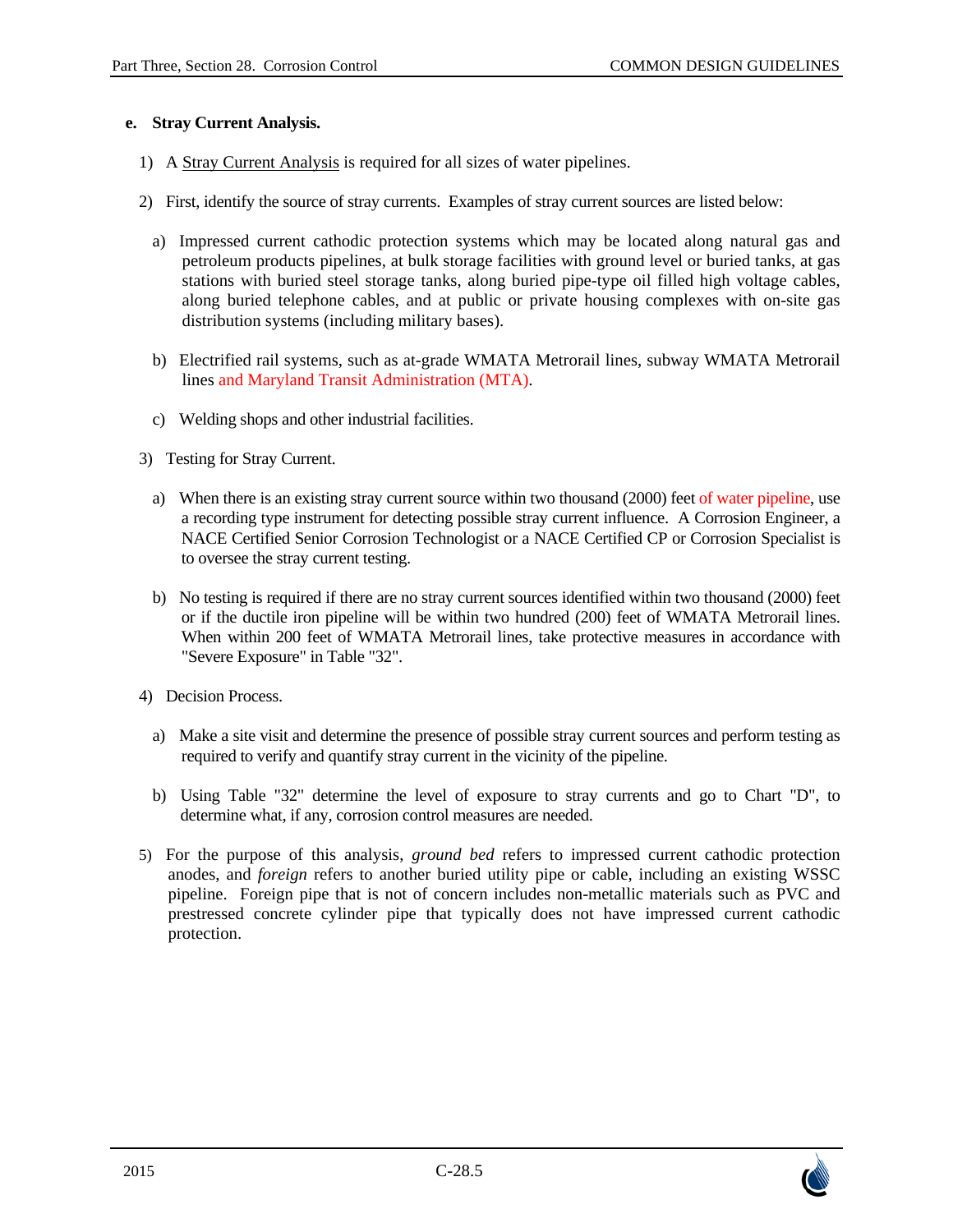| wuay<br><b>Exposure Level to Stray Currents</b> | Сипеш типагумэ<br><b>Pre-Construction Survey and Test Results</b>                                                                                                                                                                                                                                                                                                                                                                                                                                                |
|-------------------------------------------------|------------------------------------------------------------------------------------------------------------------------------------------------------------------------------------------------------------------------------------------------------------------------------------------------------------------------------------------------------------------------------------------------------------------------------------------------------------------------------------------------------------------|
|                                                 |                                                                                                                                                                                                                                                                                                                                                                                                                                                                                                                  |
| <b>SEVERE EXPOSURE</b>                          | Continual stray current that results in more than 50<br>٠<br>mV potential variation (any source).<br>WMATA Metrorail lines that are within 200 feet of<br>$\bullet$<br>the pipeline.<br>Future/proposed extension of WMATA Metrorail<br>$\bullet$<br>lines and Maryland Transit Administration (MTA),<br>within 500 feet of the pipeline.<br>Cathodically protected foreign buried pipes or cables<br>$\bullet$<br>that cross or come within 100 feet of the pipeline<br>and have a ground bed within 2000 feet. |
| <b>MODERATE EXPOSURE</b>                        | Moderate or sporadic stray current that results in 50<br>$\bullet$<br>mVor less potential variation (any source).<br><b>WMATA Metrorail lines and Maryland Transit</b><br>$\bullet$<br>Administration (MTA), that is within 200 to 500 feet<br>of the pipeline.<br>Cathodically protected foreign buried pipes or cables<br>$\bullet$<br>that are within 100 to 500 feet of the pipeline and<br>have a ground bed within 2000 feet or that cross the<br>pipeline and have a ground bed over 2000 feet away.      |
| <b>NO EXPOSURE</b>                              | No stray current detected during testing.<br>$\bullet$<br>WMATA Metrorail lines and Maryland Transit<br>٠<br>Administration (MTA), beyond 500 feet away from<br>the pipeline.<br>Cathodically protected foreign utility buried pipes<br>٠<br>and cables are more than 500 feet away from the<br>pipeline.                                                                                                                                                                                                        |

**TABLE "32"**  Stray Current Analysis

### **f. Existing Pipe Analysis.**

- 1) An Existing Pipe Analysis is required for all sizes of water pipelines. Determine what corrosion control measures will be required at the connection between the existing and new pipeline(s).
- 2) Determine if any corrosion control measures were used on the existing pipe to which the new pipe will be connected.
- 3) Identify the existing pipeline material (ductile iron, cast iron, prestressed concrete cylinder, steel, etc.).
- 4) Decision Process.
	- a) Using Chart "D" and the type of existing pipe material, determine what corrosion control measures are required.
	- b) If Stray Current Analysis indicates Moderate or Severe Exposure these results shall supersede the results of the Soil Condition Analysis and Existing Pipe Analysis.

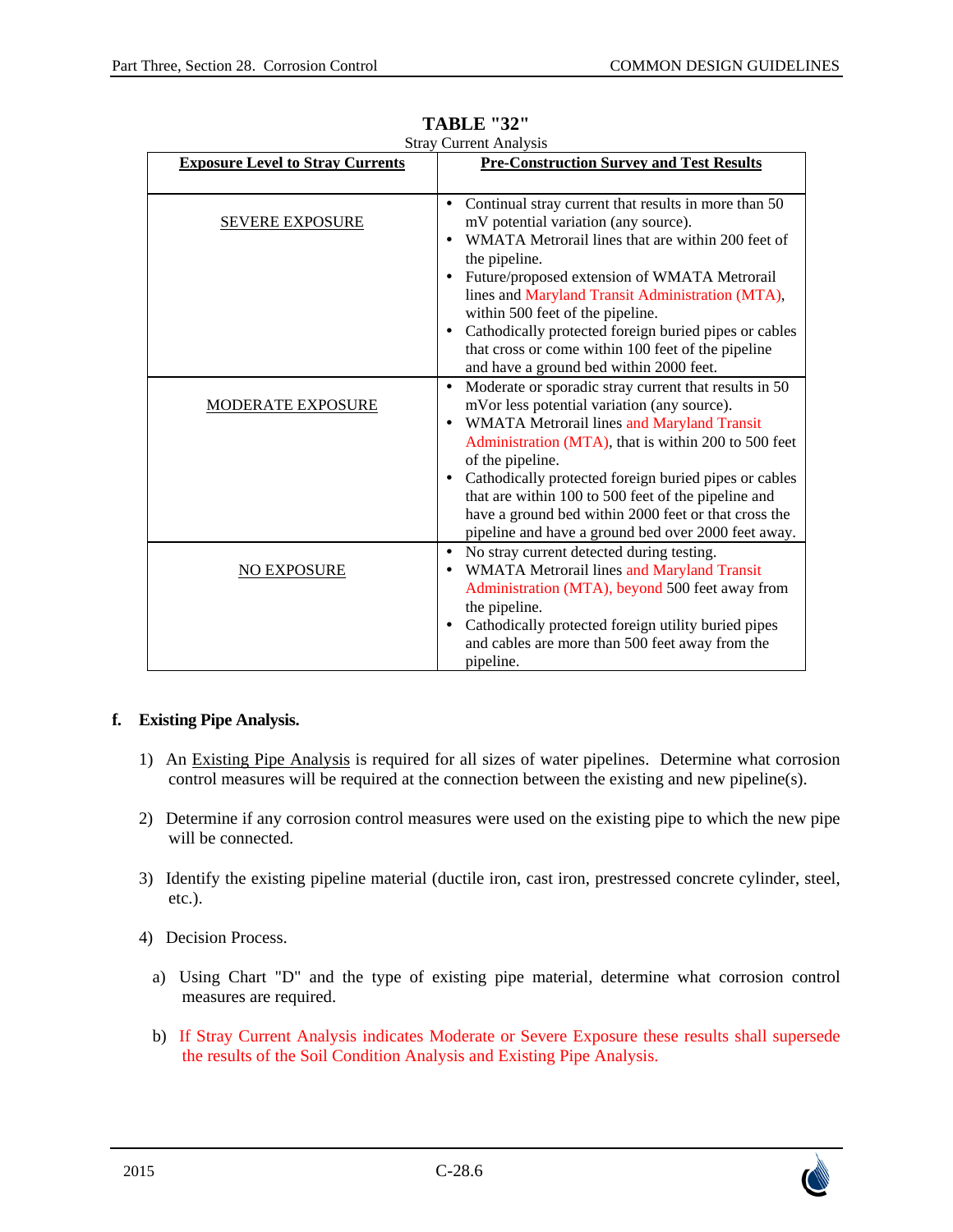

- If existing pipe has a bonded coating (epoxy, coal tar enamel, polyethylene back tape, etc.), 1 over lap field coating onto existing pipe coating a minimum of 6".
- When polywrap is used on new pipe, overlap it onto the field coating.  $(2)$

# CHART "D"

Corrosion Control Decision Tree For New Ductile Iron Pipelines

#### **g. Corrosion Survey Checklist.**

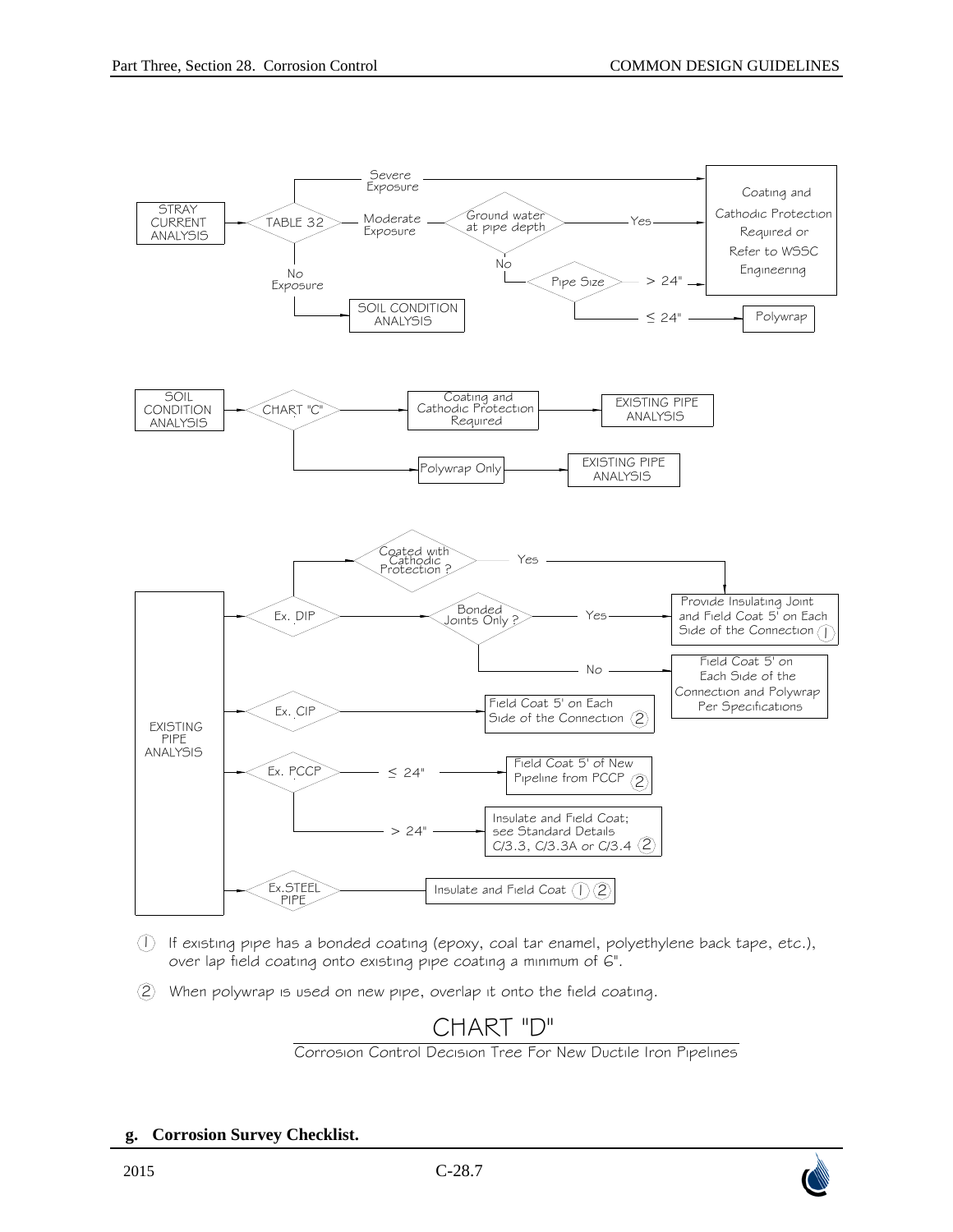- 1) The information below includes instructions on how to complete the Corrosion Survey Checklist and describes the items on the checklist in greater detail. Select an alignment that avoids areas where special corrosion control measures are likely to be required. Note the results of the investigation of these issues on the Corrosion Survey Checklist and include the completed checklist with the **first submittal**.
	- a) Complete the existing pipe analysis for all connecting pipe sizes, to include type of pipe material, sizes, pipeline type, existing corrosion control, if any, and corrosion control required from Chart "D".
	- b) Identify the sources of stray currents, including buried utilities or transportation facilities in the vicinity (crossing, parallel or within two thousand (2000) feet) of the pipeline alignment that may be a source of stray current. Potential stray current sources are listed below.
		- (1) Washington Metropolitan Area Transit Authority (WMATA) DC transit lines and Maryland Transit Administration (MTA), especially surface routes.
		- (2) Petroleum Product or Natural Gas pipelines with impressed current cathodic protection systems.
		- (3) Direct Burial or Pipe Type communication or power cables with impressed current cathodic protection systems.
		- (4) Overhead mounted high voltage electrical lines that are in a parallel right of way.
		- (5) Service stations with impressed current cathodic protection systems for buried fuel tanks and pipes.
	- c) Indicate on the checklist, if the pipeline will be exposed to any of the following corrosive conditions which will impact the corrosion rate of a metallic pipeline and influence the selection of pipe coatings or the need for cathodic protection or alternative materials.
		- (1) Deicing salt exposure, typically encountered when the pipeline is located beneath a roadway stormwater drainage ditch, infiltration trench, etc.
		- (2) Relocation of pipelines in older areas where the streets have cinders that may have been dumped before the streets were paved.
		- (3) Exposure to chemical or animal waste runoff from nearby farms.
		- (4) Wetlands and sites containing significant deposits of organic soils, such as peat.
		- (5) Pipe exposed to continuously wet or submerged environments.
		- (6) Cyclic wetting and drying due to a fluctuating groundwater table.
		- (7) Soil type generally corrosive to buried metals, as indicated in the United States Department of Agriculture Soil Conservation Services Soil Surveys for Prince George's County and Montgomery County, such as acid sulfate soils.
		- (8) History of pipe leaks or breaks in the vicinity.

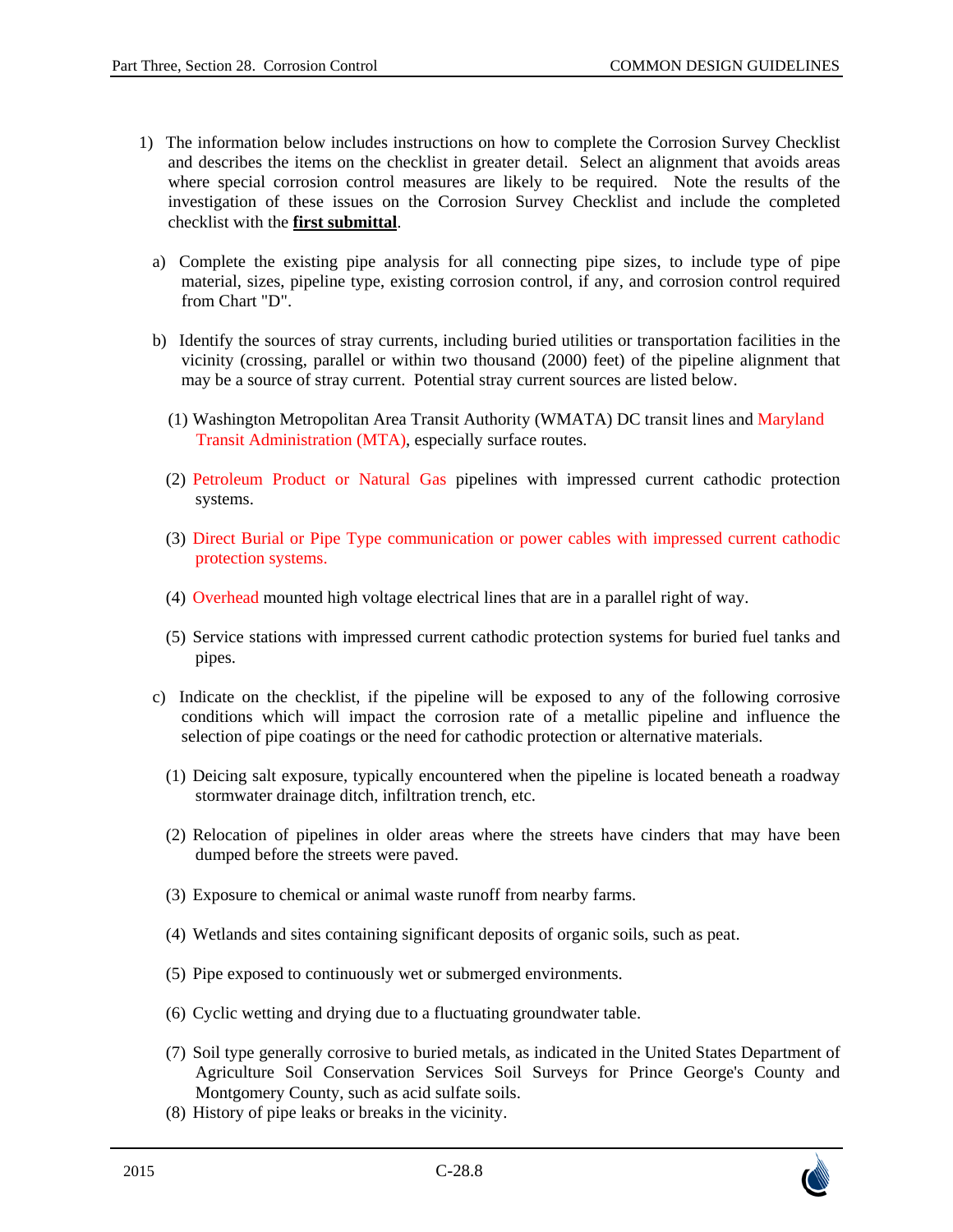- (9) Proximity of highly break or leak sensitive land use features, such as alignments directly adjacent to large structures or within dams.
- (10) Size and importance of the pipeline. Water pipelines 16-inch and greater are typically candidates for more stringent corrosion control measures. For all water pipelines 16-inch and greater, perform the soil and groundwater testing indicated at the bottom of the checklist and submit the results with the **second submittal**.
- (11) If the pipeline will be connected to an existing pipeline or another pipeline which was or will be constructed with dissimilar metal that may create conditions for a galvanic corrosion cell, identify the type and size of the existing pipe and the original WSSC contract number. For prestressed concrete cylinder pipe, also identify the manufacturer's project number and if the pipe is embedded cylinder type (SP-12) or lined cylinder type (SP-5). Also, identify the type of corrosion control on the existing pipeline, if any.

### **h. FORM "B" Corrosion Documentation.**

- 1) Following the completion of any required Soil Condition Analysis, Stray Current Analysis and Existing Pipe Analysis complete the Corrosion Documentation, Form "B" and submit it with the **second submittal**.
- 2) Determine what type of corrosion control is required and indicate the type at the bottom of Form "B".

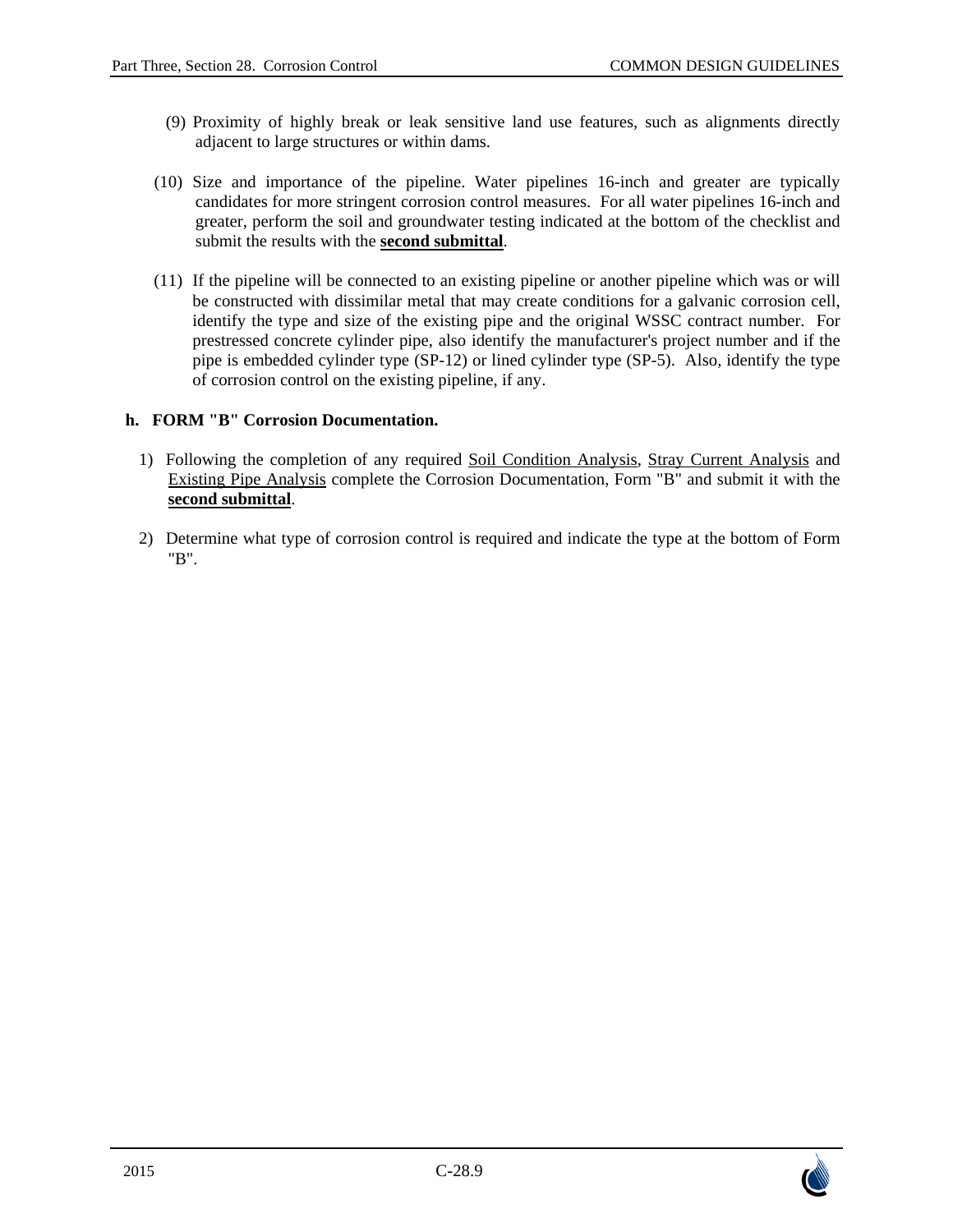#### **CORROSION SURVEY CHECKLIST**

|                                                         |                                                                                                                                                                                              |                                 | PROJECT NAME CONTRACT NO.: CONTRACT NO.: 2000                                                                                                                                                              |        |                                                    |  |
|---------------------------------------------------------|----------------------------------------------------------------------------------------------------------------------------------------------------------------------------------------------|---------------------------------|------------------------------------------------------------------------------------------------------------------------------------------------------------------------------------------------------------|--------|----------------------------------------------------|--|
|                                                         |                                                                                                                                                                                              |                                 |                                                                                                                                                                                                            | TITLE: |                                                    |  |
| SIGNATURE OF PREPARER: ________________________________ |                                                                                                                                                                                              |                                 |                                                                                                                                                                                                            | DATE:  |                                                    |  |
|                                                         |                                                                                                                                                                                              |                                 | a) Existing Pipe Analysis: (all pipe sizes).                                                                                                                                                               |        |                                                    |  |
| Size(s)                                                 |                                                                                                                                                                                              |                                 | Pipeline Type:                                                                                                                                                                                             |        | Note: Provide any additional                       |  |
|                                                         |                                                                                                                                                                                              |                                 | Water Pipeline                                                                                                                                                                                             |        | supporting information on a                        |  |
| Force Main<br>Connecting to:                            |                                                                                                                                                                                              |                                 | <u> 1990 - Johann Barbara, mart</u><br><b>Other</b>                                                                                                                                                        |        | separate sheet of paper.                           |  |
|                                                         | CIP<br><b>DIP</b>                                                                                                                                                                            |                                 |                                                                                                                                                                                                            |        |                                                    |  |
|                                                         | $\mathbb{R}$<br><b>PCCP</b>                                                                                                                                                                  |                                 | <b>Existing Pipe Corrosion Control:</b>                                                                                                                                                                    |        |                                                    |  |
|                                                         | Steel                                                                                                                                                                                        |                                 | none                                                                                                                                                                                                       |        |                                                    |  |
|                                                         | Other                                                                                                                                                                                        |                                 | <b>Bonded Joints</b>                                                                                                                                                                                       |        |                                                    |  |
|                                                         |                                                                                                                                                                                              |                                 | Coated:<br>Type:                                                                                                                                                                                           |        |                                                    |  |
|                                                         |                                                                                                                                                                                              |                                 | Cathodic Protection: Type: Calvanic Anodes                                                                                                                                                                 |        |                                                    |  |
|                                                         |                                                                                                                                                                                              |                                 |                                                                                                                                                                                                            |        | <b>Impressed Current</b><br>$\frac{1}{2}$ .        |  |
|                                                         |                                                                                                                                                                                              |                                 | Corrosion Control Required (from Chart "D"):                                                                                                                                                               |        | <u> 1989 - John Stein, Amerikaansk politiker (</u> |  |
| (1)                                                     | Yes $\begin{bmatrix} \end{bmatrix}$ No $\begin{bmatrix} \end{bmatrix}$                                                                                                                       |                                 | b) Identify Sources of Stray Currents (crossing, parallel or within 2000 feet).<br>WMATA DC transit lines and Maryland Transit Administration (MTA), especially                                            |        |                                                    |  |
|                                                         |                                                                                                                                                                                              |                                 | surface<br>routes.                                                                                                                                                                                         |        |                                                    |  |
| (2)                                                     | Petroleum or Product or Natural Gas pipelines with impressed current cathodic protection<br>Yes $\begin{bmatrix} 1 \\ 1 \end{bmatrix}$ No $\begin{bmatrix} 1 \\ 1 \end{bmatrix}$<br>systems. |                                 |                                                                                                                                                                                                            |        |                                                    |  |
| (3)                                                     | Yes []                                                                                                                                                                                       | $\overline{N}$ o $\overline{1}$ | Direct Burial or Pipe Type communication or power cables with impressed current<br>cathodic protection systems.                                                                                            |        |                                                    |  |
| (4)                                                     | Yes $\prod$                                                                                                                                                                                  | $\rm No$ []                     | Overhead high voltage electrical lines that are in a parallel right of way.                                                                                                                                |        |                                                    |  |
| (5)                                                     | Yes $\prod$                                                                                                                                                                                  | No []                           | Service stations with impressed current cathodic protection systems.                                                                                                                                       |        |                                                    |  |
|                                                         |                                                                                                                                                                                              |                                 | c) Additional Corrosion Considerations.                                                                                                                                                                    |        |                                                    |  |
| (1)                                                     | Yes []                                                                                                                                                                                       | No []                           | Exposure to deicing salts.                                                                                                                                                                                 |        |                                                    |  |
| (2)                                                     | Yes []                                                                                                                                                                                       | No []                           | Relocation in older streets.                                                                                                                                                                               |        |                                                    |  |
| (3)                                                     | Yes []                                                                                                                                                                                       | No []                           | Exposure to chemical or animal waste runoff from nearby farms.                                                                                                                                             |        |                                                    |  |
| (4)                                                     | Yes []                                                                                                                                                                                       | No []                           | Wetlands and sites containing significant deposits of organic soils, such as peat.                                                                                                                         |        |                                                    |  |
| (5)                                                     | Yes $\prod$                                                                                                                                                                                  | No []                           | Pipe exposed to continuously wet or submerged environments.                                                                                                                                                |        |                                                    |  |
| (6)                                                     | Yes []                                                                                                                                                                                       | No []                           | Cyclic wetting and drying due to a fluctuating groundwater table.                                                                                                                                          |        |                                                    |  |
| (7)                                                     | Yes $[]$                                                                                                                                                                                     | No []                           | Soil type generally corrosive to buried metals (i.e., acid sulfate soils).                                                                                                                                 |        |                                                    |  |
| (8)                                                     | Yes $[]$                                                                                                                                                                                     | No []                           | History of pipe leaks or breaks in the vicinity.                                                                                                                                                           |        |                                                    |  |
| (9)                                                     | Yes []                                                                                                                                                                                       | No []                           | Proximity to highly break or leak sensitive areas (dams, buildings, bridges, etc.).                                                                                                                        |        |                                                    |  |
| (10)                                                    | Yes $\lceil$                                                                                                                                                                                 | No []                           | Size and importance of the proposed pipeline. Water pipelines 16-inch or larger?<br>If yes, perform the soil and groundwater testing indicated below and include the results<br>with the second submittal. |        |                                                    |  |
| (11)                                                    | Yes []                                                                                                                                                                                       | No []                           | Connecting to dissimilar pipe materials? If yes, indicate type(s) of pipe ________ and<br>type of corrosion control on the existing pipe, if any.                                                          |        |                                                    |  |

#### **d) Field Soil And Groundwater Testing Requirements for All Ductile Iron Pipelines 16-inch and Larger. (See Appendix "E" for Specific Testing Requirements; submit with second submittal).**

- (1) Redox potential (ASTM D 1498) of soil at the proposed pipe depth.
- (2) Water soluble chloride content (ASTM D 512) of soil at the proposed pipe depth. Chloride ion extraction using accepted industry methodology prior to testing.
- (3) Carbon Dioxide  $(CO_2)$  content (ASTM D 513) of groundwater, if present.